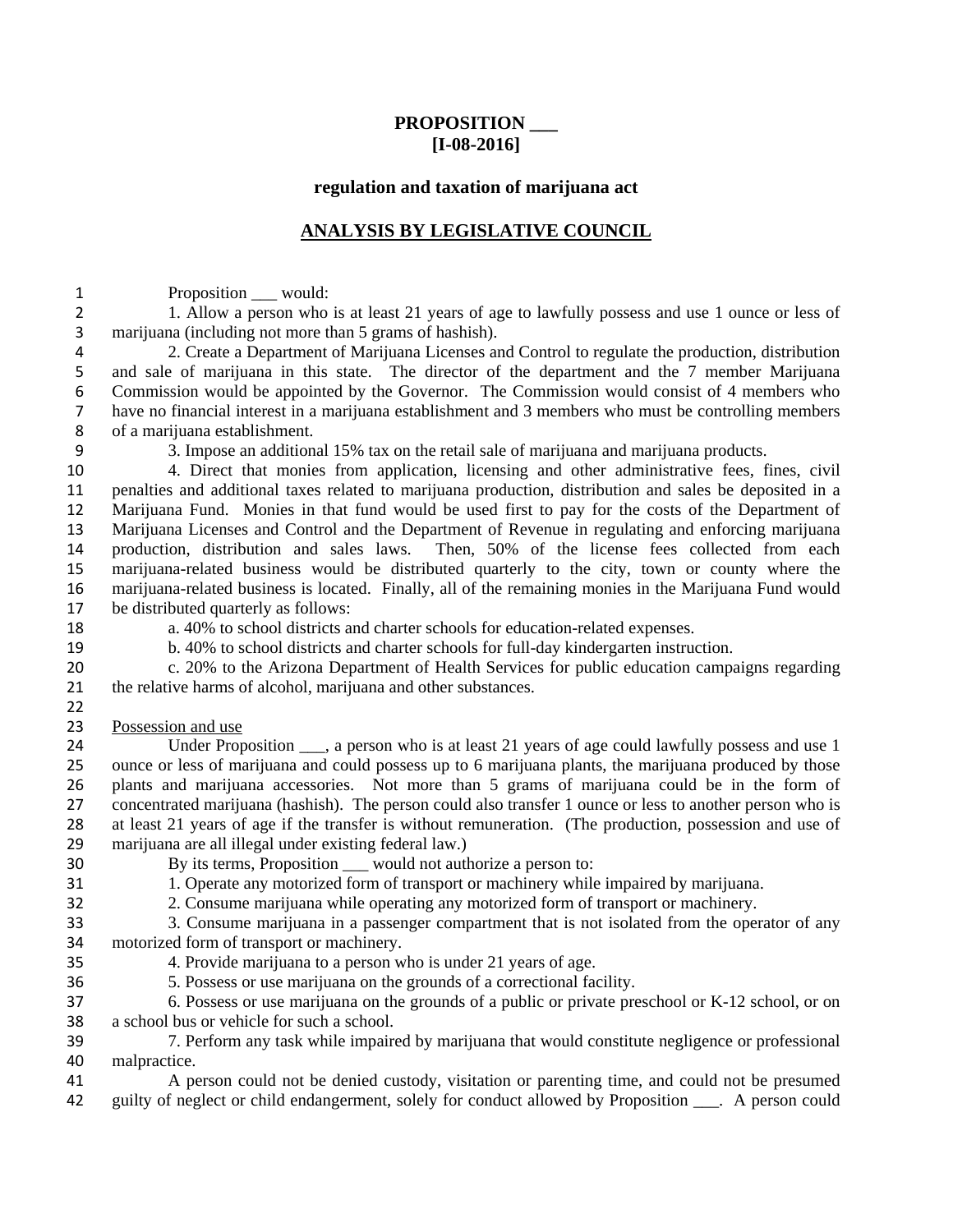not be penalized for an action taken while under the influence of marijuana solely because of the presence of metabolites or components of marijuana in the person's body, urine, blood, saliva, hair or other tissue or fluid. (Under current state statute, a person violates the DUI statute when any drug or its metabolite is present in the person's body.)

An employer would not be required to allow the possession or consumption of marijuana in the workplace. (Under the current drug-free workplace laws, an employer may discipline or terminate an employee based on the employee's positive drug test for marijuana, even if the employee consumed the marijuana outside the workplace.) A person who owns, manages or leases a property could prohibit or regulate the smoking, production, processing, manufacture or sale of marijuana on the property and could prohibit or regulate possession or consumption on the property if the property is a public building or if the person would otherwise be subject to the loss of a monetary or licensing benefit under federal laws or regulations.

### Regulation

Proposition \_\_\_ would create the Department of Marijuana Licenses and Control (DMLC) to regulate the production, distribution and sale of marijuana in this state. The Marijuana Commission would consist of 4 members who have no financial interest in a marijuana establishment and 3 members who must be controlling members of a marijuana establishment. Beginning September 1, 2017, the DMLC would also assume the responsibility currently held by the Department of Health Services to administer and enforce the existing Arizona Medical Marijuana Act.

By September 1, 2017, the DMLC would be required to accept applications for marijuana cultivator, product manufacturer, testing facility, distributor and retailer licenses from any existing nonprofit medical marijuana dispensary that forms a reorganized marijuana business by the unanimous consent of all of the dispensary's principal officers. By December 1, 2017, the DMLC would be required to issue licenses to each qualified reorganized marijuana business. Beginning December 1, 2017, the DMLC would be required to accept applications for licenses from all other applicants.

Proposition \_\_\_ would legalize the sale of marijuana by marijuana retailers beginning March 1, 2018. Until September 1, 2021, the number of marijuana retailer licenses would be capped at 1 marijuana retailer license for every 10 liquor store licenses issued by the Arizona Department of Liquor Licenses and Control. Beginning September 1, 2021, the DMLC could issue additional retailer licenses if the department determines that additional licenses are desirable to do any of the following:

- 
- 1. Minimize the illegal market for marijuana. 2. Efficiently meet the demand for marijuana.
- 
- 3. Provide for reasonable access to marijuana retailers in rural areas.

35 The DMLC would be required to adopt rules necessary to implement Proposition \_\_\_, including adopting procedures and qualifications for issuing, suspending and revoking licenses, establishing security requirements for marijuana establishments and enacting requirements for preventing sales to persons under 21 years of age, including acceptable forms of identification. A proposed marijuana establishment could not be located within 500 feet of a public or private K-12 school or fenced recreational area adjacent to the school at the time the initial license application is received by the DMLC. The rules allowing the marketing, display and advertising of marijuana must restrict marketing or advertising that appeals to children.

The DMLC would also be required to establish at least a 3-tier system for licensure of marijuana cultivators. Except for a reorganized marijuana business, a cultivator licensee would be limited to the smallest tier until the cultivator licensee demonstrates that it has sold more than 85% of the marijuana it produces to licensed marijuana establishments, without engaging in any transaction at a price less than the cultivator licensee's cost to produce the marijuana. A reorganized marijuana business would be entitled to receive the highest tier cultivator license, which would allow the business to produce an unlimited amount of marijuana.

The voters of a city, town or county could enact a measure at a November general election that prohibits one or more types of marijuana establishments in the locality, except that if the voters enact a